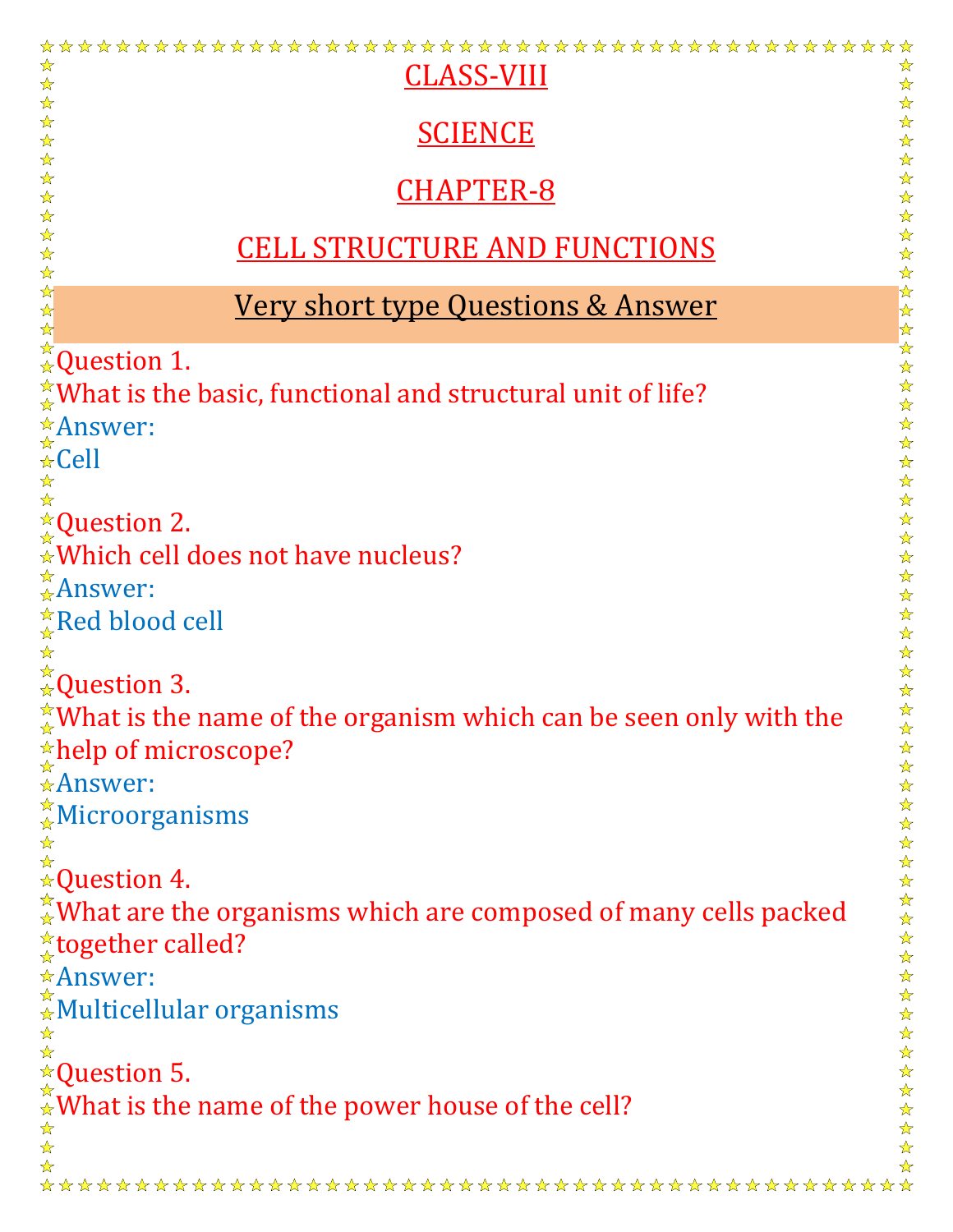```
\frac{\triangle}{\triangle}Answer:
                                                                                                             ☆
                                                                                                             \frac{1}{\mathcal{N}}2个好!
Mitochondria
                                                                                                             ☆☆☆☆☆☆☆☆☆☆☆☆☆☆☆☆☆☆☆☆☆☆☆☆☆☆☆☆☆☆☆☆☆
\frac{1}{\sqrt{2}}*_{\mathbf{\star}}Question 6.
\frac{1}{\alpha}Name one example of prokaryotic cell.
Answer:
<del>☆</del><br>Blue-green algae
☆
\frac{1}{\sqrt{2}}\sqrt{\lambda}Question 7.
Amoeba and Paramecium belong to which category of organisms?
\frac{d}{dx}Answer:
<u></u>☆Unicellular
☆
\stackrel{\star}{\underset{\star}{\star}}Question 8.
\frac{1}{\alpha}Which instrument is used to observe cells?
Answer:
\overset{\star}{\underset{\boldsymbol{\star}}{\star}}Micrbscope
\frac{1}{\sqrt{2}}<del>☆</del>Question 9.
\mathbb{\mathbb{R}}Why we do not sense any pain when we cut nails and hair?
\frac{1}{4}Answer:
                                                                                                             2222
\frac{1}{x} Nails and hair are made up of dead cells.
☆
                                                                                                             ☆☆☆☆☆☆☆☆☆☆☆
\frac{1}{2}\frac{\pi}{4}Question 10.
\frac{1}{\alpha}What is the name of living substance present in cell?
Answer:
\hat{P}Protoplasm
☆
\frac{1}{\sqrt{2}}☆Question 11.
                                                                                                             ☆☆☆☆☆☆☆☆☆☆
\stackrel{\star}{\star}What is the other name of cell membrane?
\frac{\triangle}{\triangle}Answer:
<u><del></del>★Plasma membrane</u>
\frac{1}{2}\frac{1}{\lambda}\frac{\lambda}{\lambda}☆
```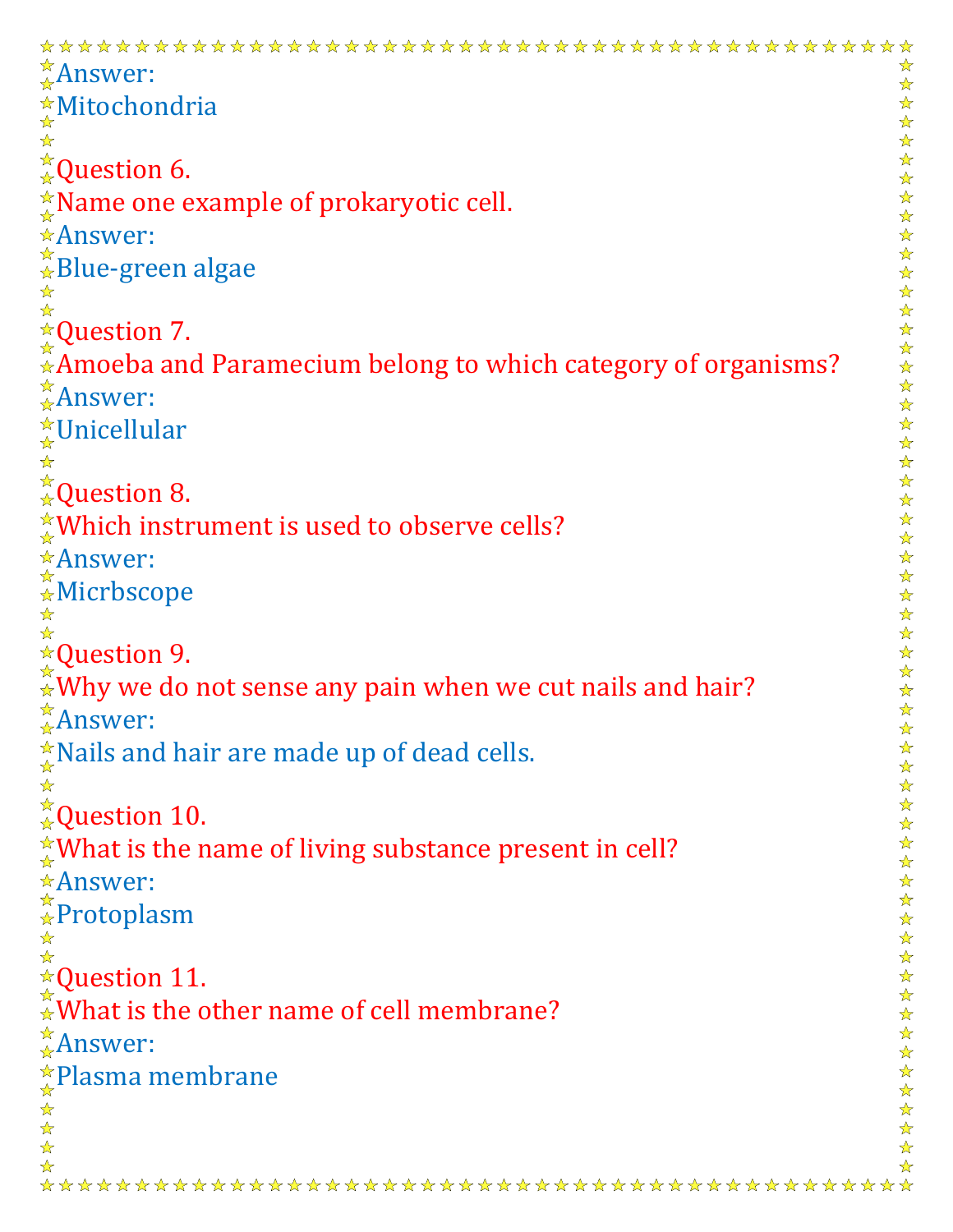$\frac{1}{\alpha}$ Question 12. ☆  $\frac{\lambda}{\lambda}$ 24 24 2  $\mathcal{N}$ What is the name of thread-like structure present in nucleoplasm? Answer: ☆☆☆☆☆☆☆☆☆☆☆☆☆☆☆  $\frac{1}{2}$ Chromatin ☆  $\frac{1}{\sqrt{2}}$ **★Question 13.**  $\mathbb{R}^N$  What is the name of cell which has a well-defined nucleus?  $\frac{1}{2}$ Answer: Eukaryotic cell  $\frac{1}{2}$ 计字符号  $\stackrel{\star}{\star}$ Question 14.  $\frac{\triangle}{\triangle}$ Name the two types of cell. ☆☆☆☆☆☆☆☆ Answer: <del>☆</del>Prokaryotic cells and eukaryotic cells. ☆ ☆  $\triangle$ Question 15: Cell organelles are present in which part of the cell?  $\frac{1}{\mathbf{k}^2}$ ☆ 计公众 **Answer:** Cytoplasm  $\frac{1}{\mathbf{k}}$ ☆ 24 ☆  $\hat{A}$ Question 16: How will you define a cell?  $\frac{1}{\sqrt{2}}$ ☆ 5岁以: **Answer:** Cell is the structural unit of a living being. 琴琴琴 ☆  $\frac{1}{24}$ Question 17: How will you define a unicellular organism? 琴琴琴 **Answer:** An organism which is composed of a single cell is called 琴琴琴 unicellular organism.  $\frac{1}{\mathbf{k}^{\prime}}$ ☆  $\sqrt{\alpha}$ Question 18: How will you define a multicellular organism?  $\frac{1}{\mathbf{k}}$ \*\*\*\*\* ☆ **Answer:** An organism which is composed of more than one cell is  $\frac{1}{\mathcal{N}}$  $\frac{A}{A}$ called multicellular organism. ☆☆☆☆☆☆☆☆ ☆ Question 19: What is tissue? ☆ **Answer:** A group of specialized cells made for a specific task is called  $\star$ a tissue.  $\frac{1}{\sqrt{2}}$